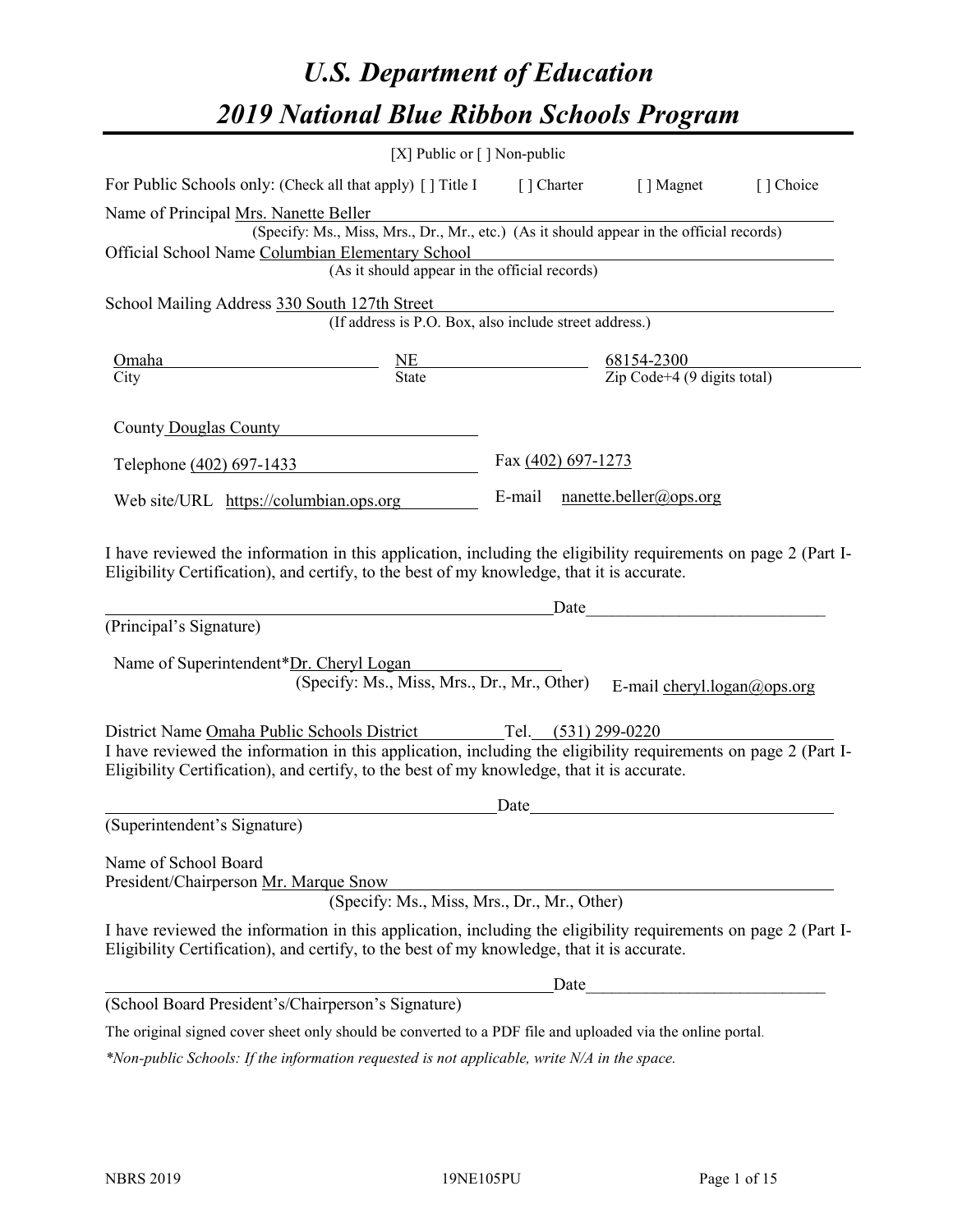The signatures on the first page of this application (cover page) certify that each of the statements below, concerning the school's eligibility and compliance with U.S. Department of Education and National Blue Ribbon Schools requirements, are true and correct.

1. All nominated public schools must meet the state's performance targets in reading (or English language arts) and mathematics and other academic indicators (i.e., attendance rate and graduation rate), for the all students group, including having participation rates of at least 95 percent using the most recent accountability results available for nomination.

2. To meet final eligibility, all nominated public schools must be certified by states prior to September 2019 in order to meet all eligibility requirements. Any status appeals must be resolved at least two weeks before the awards ceremony for the school to receive the award.

3. The school configuration includes one or more of grades K-12. Schools on the same campus with one principal, even a K-12 school, must apply as an entire school.

4. The school has been in existence for five full years, that is, from at least September 2013 and each tested grade must have been part of the school for the past three years.

5. The nominated school has not received the National Blue Ribbon Schools award in the past five years: 2014, 2015, 2016, 2017, or 2018.

6. The nominated school has no history of testing irregularities, nor have charges of irregularities been brought against the school at the time of nomination. If irregularities are later discovered and proven by the state, the U.S. Department of Education reserves the right to disqualify a school's application and/or rescind a school's award.

7. The nominated school has not been identified by the state as "persistently dangerous" within the last two years.

8. The nominated school or district is not refusing Office of Civil Rights (OCR) access to information necessary to investigate a civil rights complaint or to conduct a district-wide compliance review.

9. The OCR has not issued a violation letter of findings to the school district concluding that the nominated school or the district as a whole has violated one or more of the civil rights statutes. A violation letter of findings will not be considered outstanding if OCR has accepted a corrective action plan from the district to remedy the violation.

10. The U.S. Department of Justice does not have a pending suit alleging that the nominated school or the school district, as a whole, has violated one or more of the civil rights statutes or the Constitution's equal protection clause.

11. There are no findings of violations of the Individuals with Disabilities Education Act in a U.S. Department of Education monitoring report that apply to the school or school district in question; or if there are such findings, the state or district has corrected, or agreed to correct, the findings.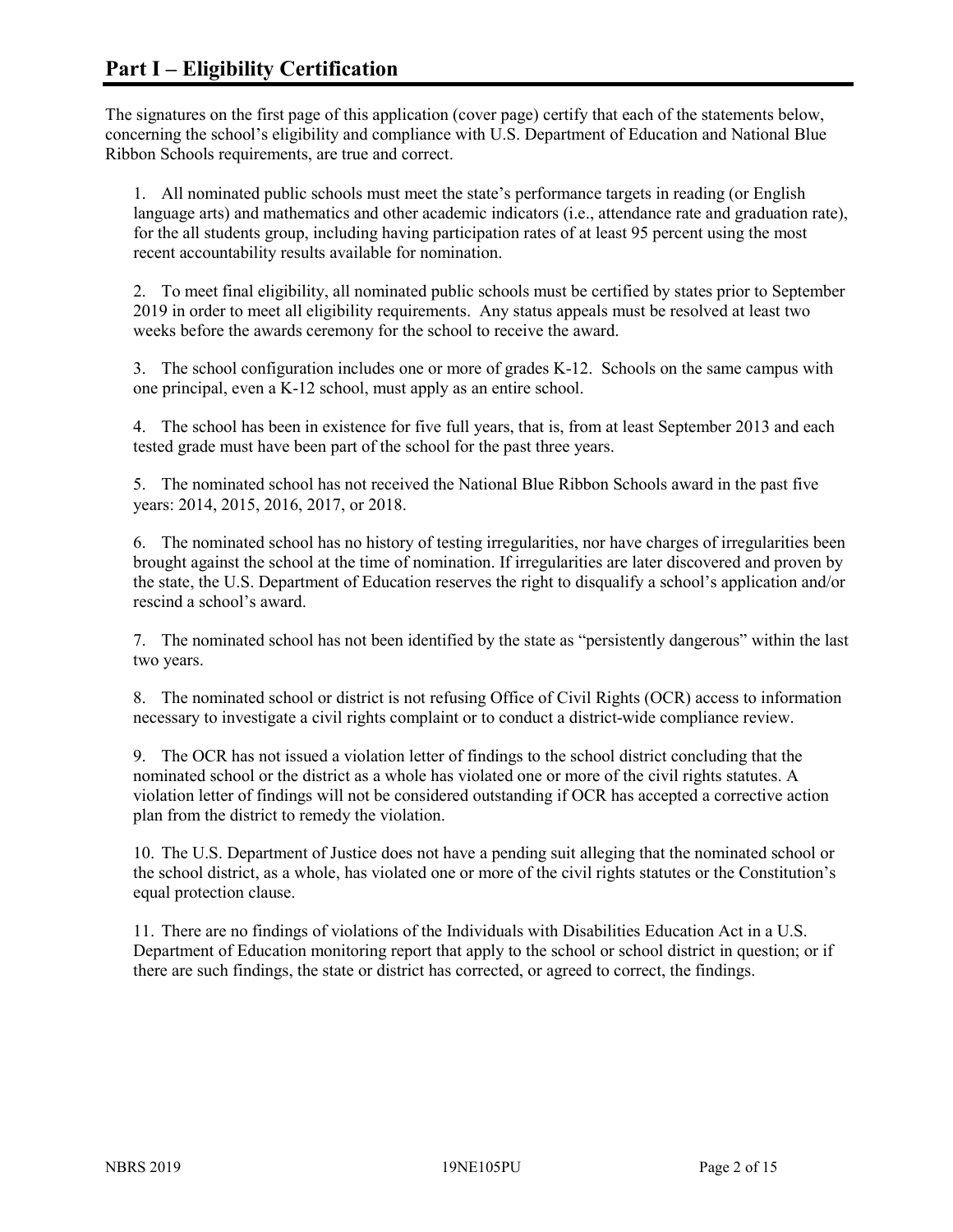# **PART II - DEMOGRAPHIC DATA**

#### **Data should be provided for the most recent school year (2018-2019) unless otherwise stated.**

#### **DISTRICT**

1. Number of schools in the district  $62$  Elementary schools (includes K-8) (per district designation): 12 Middle/Junior high schools 7 High schools 0 K-12 schools

81 TOTAL

**SCHOOL** (To be completed by all schools)

2. Category that best describes the area where the school is located:

[X] Urban or large central city [] Suburban [] Rural or small city/town

3. Number of students as of October 1, 2018 enrolled at each grade level or its equivalent in applying school:

| Grade                           | # of         | # of Females | <b>Grade Total</b> |
|---------------------------------|--------------|--------------|--------------------|
|                                 | <b>Males</b> |              |                    |
| <b>PreK</b>                     | 12           | 8            | 20                 |
| $\mathbf K$                     | 21           | 18           | 39                 |
| 1                               | 18           | 19           | 37                 |
| 2                               | 21           | 14           | 35                 |
| 3                               | 17           | 19           | 36                 |
| $\overline{\mathbf{4}}$         | 18           | 16           | 34                 |
| 5                               | 13           | 19           | 32                 |
| 6                               | 0            | $\theta$     | 0                  |
| 7                               | 0            | $\theta$     | 0                  |
| 8                               | 0            | 0            | 0                  |
| 9                               | 0            | $\theta$     | 0                  |
| 10                              | 0            | 0            | 0                  |
| 11                              | 0            | 0            | 0                  |
| 12 or higher                    | 0            | 0            | 0                  |
| <b>Total</b><br><b>Students</b> | 120          | 113          | 233                |

\*Schools that house PreK programs should count preschool students **only** if the school administration is responsible for the program.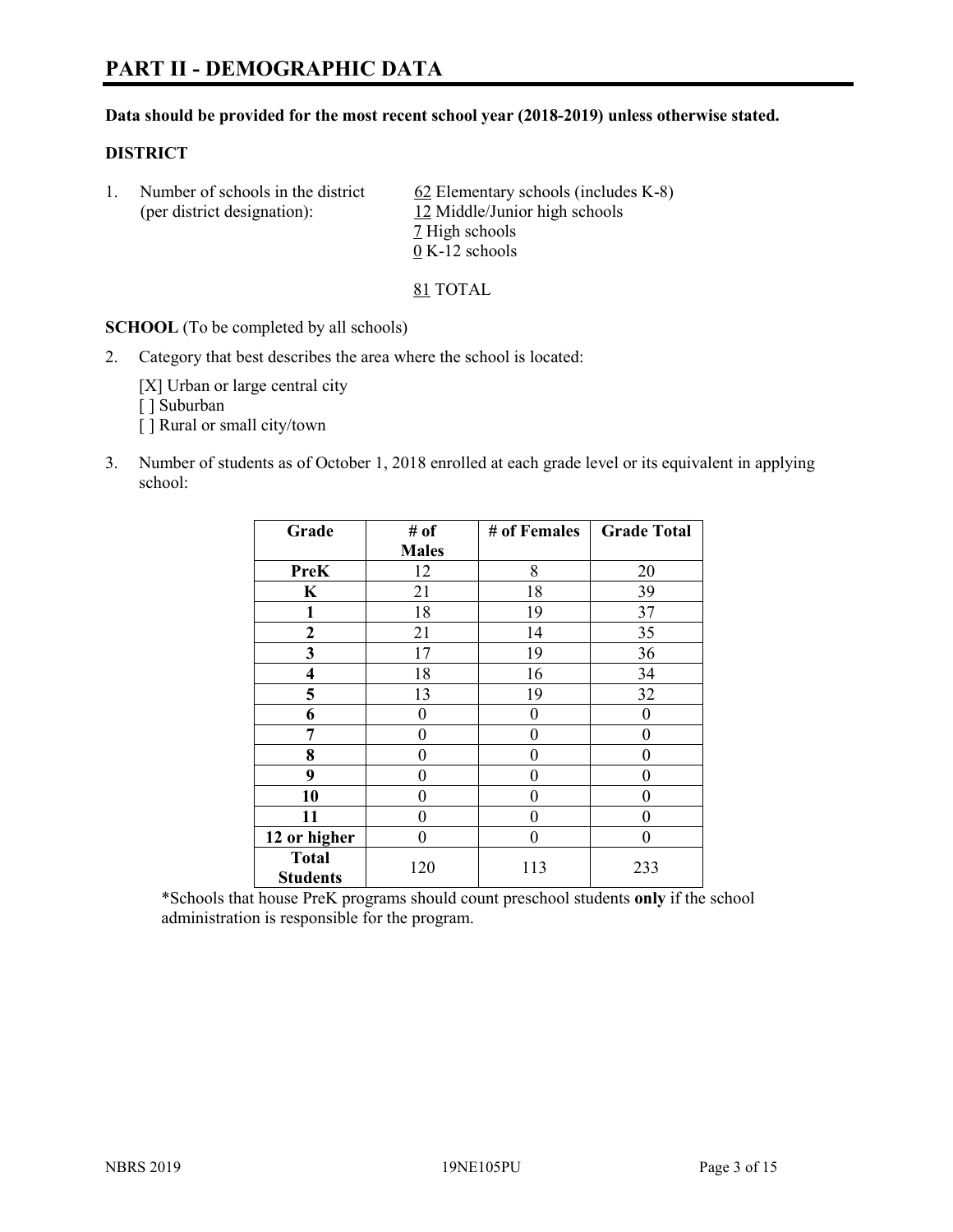4. Racial/ethnic composition of  $0\%$  American Indian or Alaska Native the school (if unknown, estimate): 3 % Asian

9 % Black or African American 9 % Hispanic or Latino 0 % Native Hawaiian or Other Pacific Islander 73 % White  $6\%$  Two or more races **100 % Total**

(Only these seven standard categories should be used to report the racial/ethnic composition of your school. The Final Guidance on Maintaining, Collecting, and Reporting Racial and Ethnic Data to the U.S. Department of Education published in the October 19, 2007 *Federal Register* provides definitions for each of the seven categories.)

5. Student turnover, or mobility rate, during the 2017 – 2018 school year: 10%

If the mobility rate is above 15%, please explain.

This rate should be calculated using the grid below. The answer to (6) is the mobility rate.

| <b>Steps For Determining Mobility Rate</b>    | Answer |
|-----------------------------------------------|--------|
| (1) Number of students who transferred to     |        |
| the school after October 1, 2017 until the    | 19     |
| end of the 2017-2018 school year              |        |
| (2) Number of students who transferred        |        |
| from the school after October 1, 2017 until   | 6      |
| the end of the 2017-2018 school year          |        |
| (3) Total of all transferred students [sum of | 25     |
| rows $(1)$ and $(2)$ ]                        |        |
| (4) Total number of students in the school as |        |
| of October 1, 2017                            | 261    |
| $(5)$ Total transferred students in row $(3)$ |        |
| divided by total students in row (4)          | 0.10   |
| $(6)$ Amount in row $(5)$ multiplied by 100   |        |

6. English Language Learners (ELL) in the school:  $3\%$ 

7 Total number ELL

Specify each non-English language represented in the school (separate languages by commas): Greek, Spanish, Nuer, Tamil

7. Students eligible for free/reduced-priced meals: 28 % Total number students who qualify: 66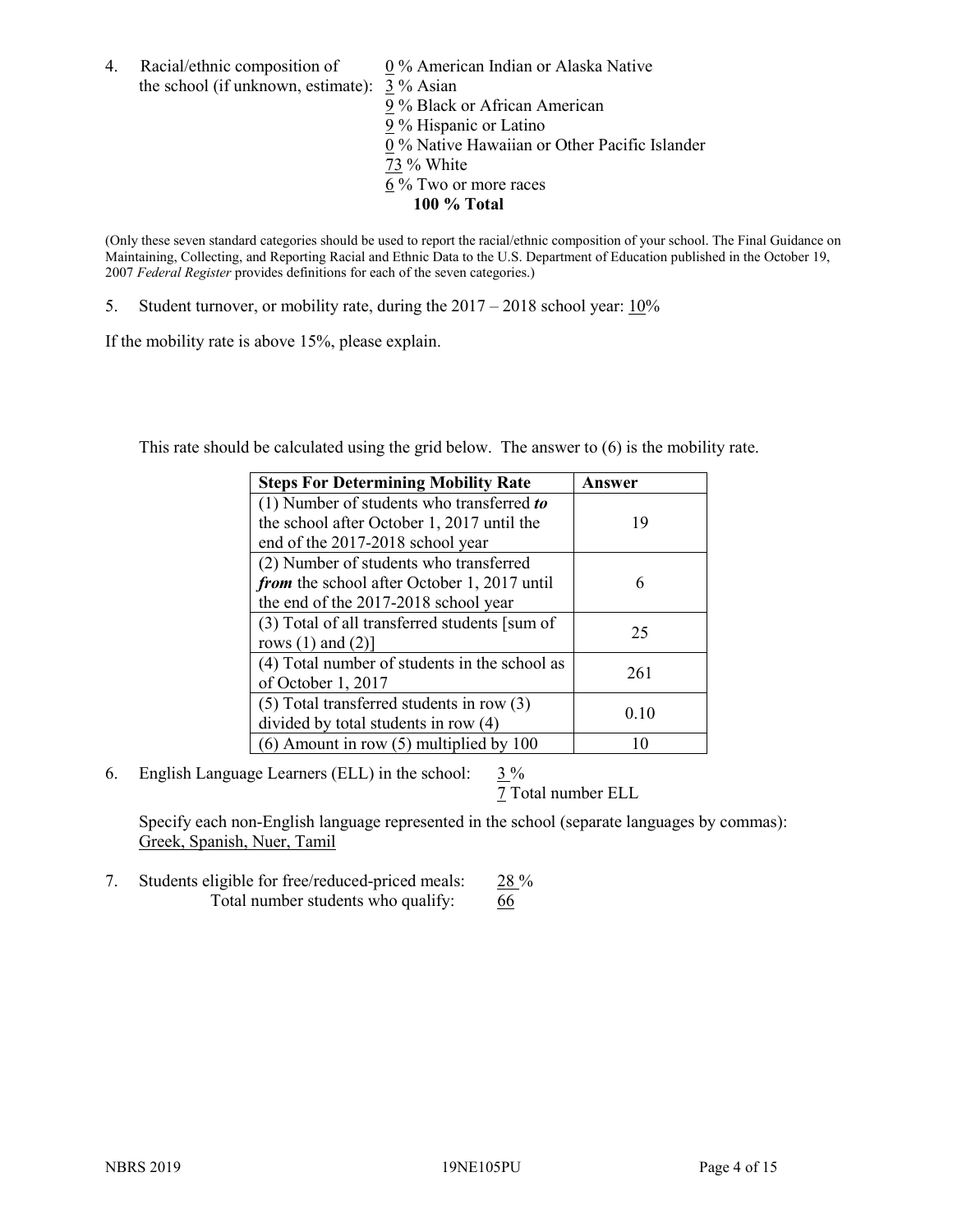52 Total number of students served

Indicate below the number of students with disabilities according to conditions designated in the Individuals with Disabilities Education Act. Do not add additional conditions. It is possible that students may be classified in more than one condition.

| 9 Autism                  | 0 Multiple Disabilities                 |
|---------------------------|-----------------------------------------|
| 0 Deafness                | 0 Orthopedic Impairment                 |
| 0 Deaf-Blindness          | 4 Other Health Impaired                 |
| 14 Developmental Delay    | 3 Specific Learning Disability          |
| 0 Emotional Disturbance   | 32 Speech or Language Impairment        |
| 0 Hearing Impairment      | 0 Traumatic Brain Injury                |
| 0 Intellectual Disability | 0 Visual Impairment Including Blindness |

- 9. Number of years the principal has been in her/his position at this school: 7
- 10. Use Full-Time Equivalents (FTEs), rounded to nearest whole numeral, to indicate the number of school staff in each of the categories below:

|                                                                                                                                                                                                                              | <b>Number of Staff</b> |
|------------------------------------------------------------------------------------------------------------------------------------------------------------------------------------------------------------------------------|------------------------|
| Administrators                                                                                                                                                                                                               |                        |
| Classroom teachers including those<br>teaching high school specialty<br>subjects, e.g., third grade teacher,<br>history teacher, algebra teacher.                                                                            | 13                     |
| Resource teachers/specialists/coaches<br>e.g., reading specialist, science coach,<br>special education teacher, technology<br>specialist, art teacher, etc.                                                                  | 6                      |
| Paraprofessionals under the<br>supervision of a professional<br>supporting single, group, or classroom<br>students.                                                                                                          | 6                      |
| Student support personnel<br>e.g., school counselors, behavior<br>interventionists, mental/physical<br>health service providers,<br>psychologists, family engagement<br>liaisons, career/college attainment<br>coaches, etc. | $\mathcal{D}$          |

11. Average student-classroom teacher ratio, that is, the number of students in the school divided by the FTE of classroom teachers, e.g.,  $22:1$  18:1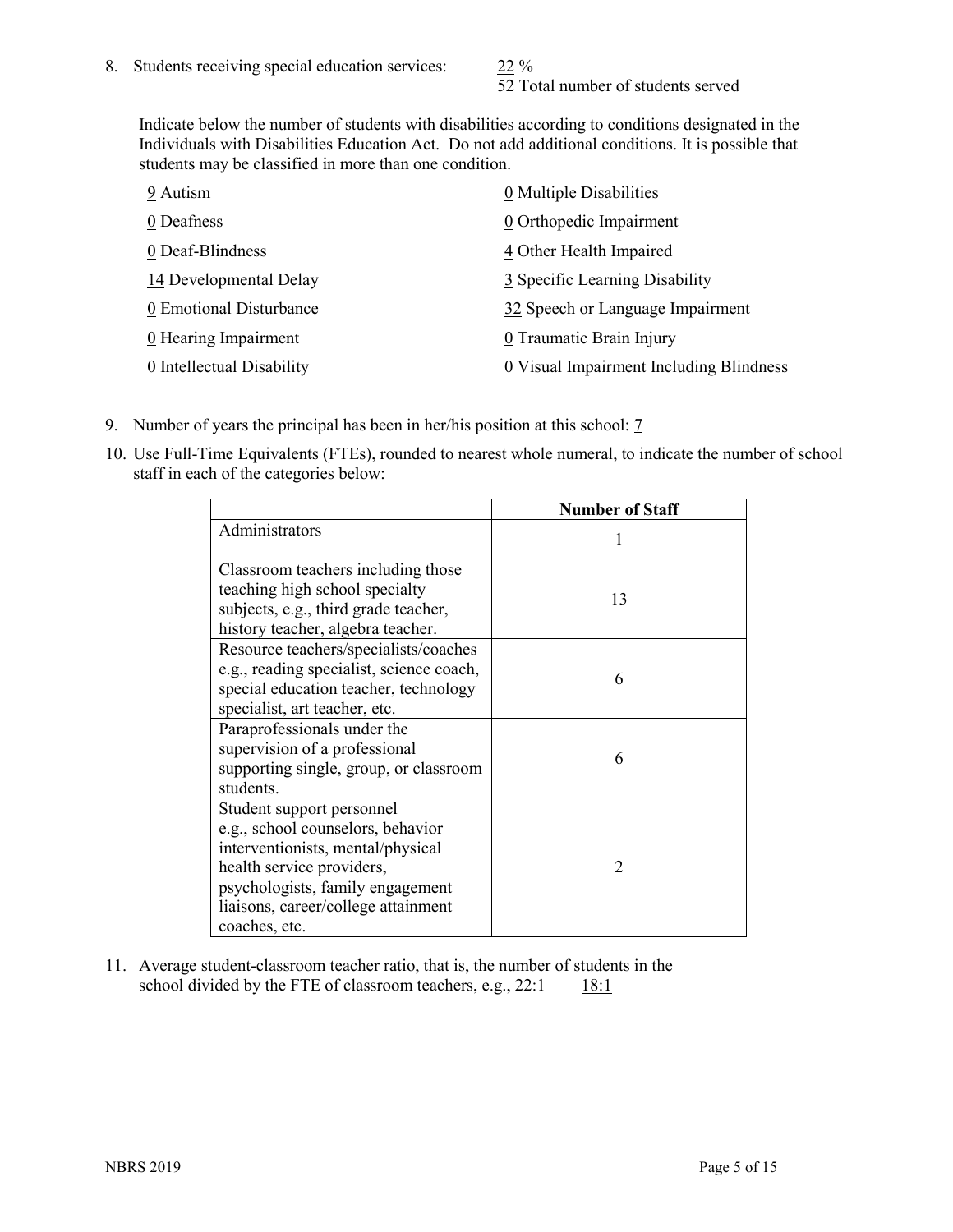12. Show daily student attendance rates. Only high schools need to supply yearly graduation rates.

| <b>Required Information</b> | 2017-2018 | 2016-2017 | 2015-2016 | 2014-2015 | 2013-2014 |
|-----------------------------|-----------|-----------|-----------|-----------|-----------|
| Daily student attendance    | 96%       | 96%       | 96%       | 96%       | 96%       |
| High school graduation rate | $0\%$     | $0\%$     | $0\%$     | $9\%$     | $0\%$     |

#### 13. **For high schools only, that is, schools ending in grade 12 or higher.**

Show percentages to indicate the post-secondary status of students who graduated in Spring 2018.

| <b>Post-Secondary Status</b>                  |       |
|-----------------------------------------------|-------|
| Graduating class size                         |       |
| Enrolled in a 4-year college or university    | $0\%$ |
| Enrolled in a community college               | 0%    |
| Enrolled in career/technical training program | 0%    |
| Found employment                              | 0%    |
| Joined the military or other public service   | 0%    |
| Other                                         | $0\%$ |

14. Indicate whether your school has previously received a National Blue Ribbon Schools award. Yes No X

If yes, select the year in which your school received the award.

15. In a couple of sentences, provide the school's mission or vision statement.

True to its mission, the Columbian Elementary School staff provides the best possible learning environment for each child, every day. Columbian Elementary...a once in a lifetime learning experience...every day! Make it COUNT! C... Community Partnerships O... Optimizing Student Achievement U... Understanding Citizenship N... Nurturing Leaders of Tomorrow T... Tradition of Excellence Cobras COUNT!

16. **For public schools only**, if the school is a magnet, charter, or choice school, explain how students are chosen to attend.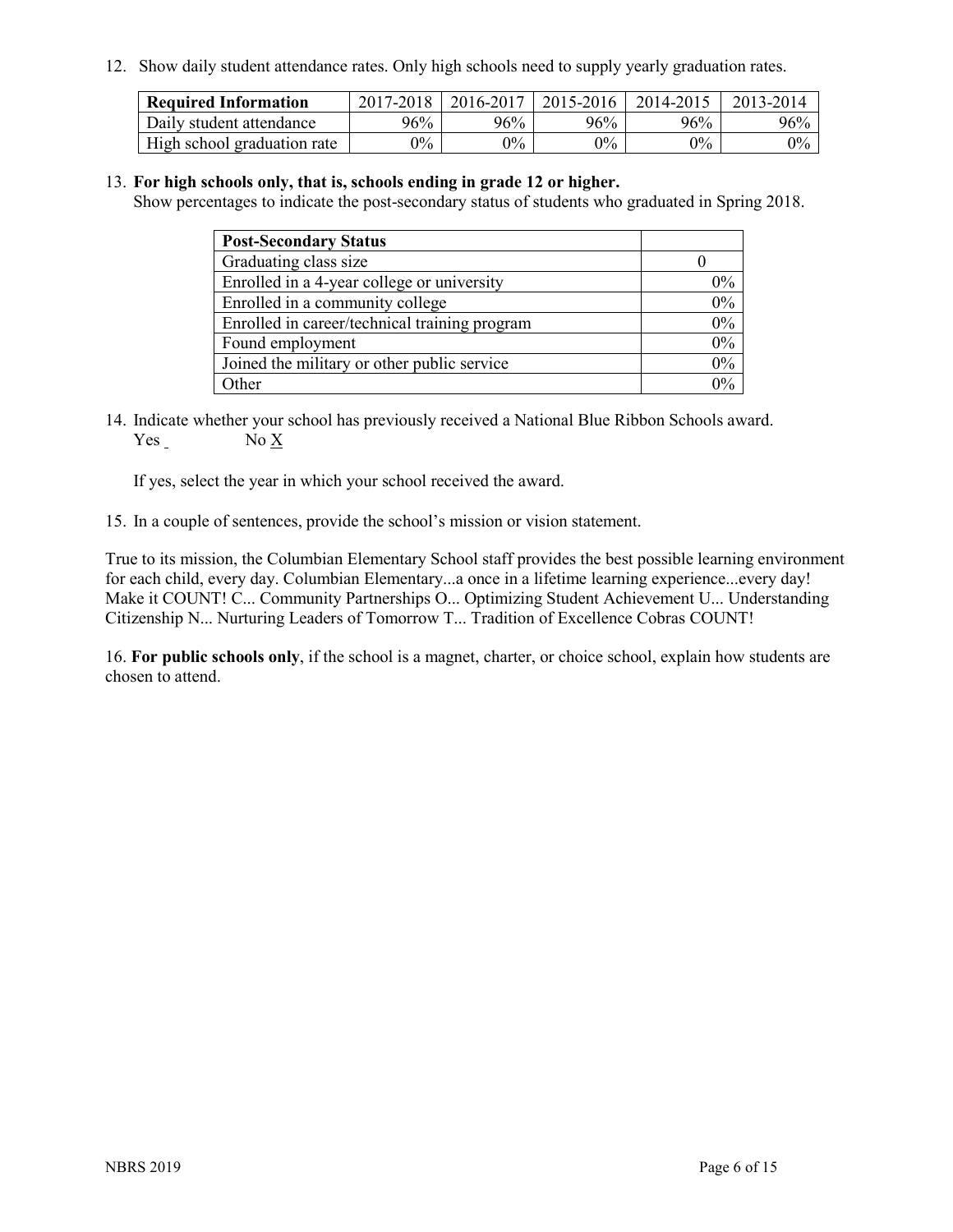# **PART III – SUMMARY**

The Columbian Elementary School mission serves as the foundation for providing educational opportunities that will foster the acquisition of academic, physical, and life skills necessary for each Columbian student to reach his or her highest potential.

The original Columbian Elementary School, located at 38th and Jones Street, was named in honor of Christopher Columbus because the school opened in 1892, 400 years after his first voyage. When the original Columbian closed, the community requested its name be given to a new school. The westward expansion of the city of Omaha created the need for a new elementary school, and in September of 1970, the new Columbian Elementary School opened its doors for students in kindergarten through fifth grade.

Columbian Elementary School, home of the Cobras, has an enrollment of approximately 250 students in grades pre-K through fifth grade. Our school colors are purple and gold. Resource special education support, Speech Language Therapy, Gifted and Talented Education, English Language Learners, and the services of our school counselor are some of the programs that supplement and support the general education classroom. Our pre-K program is an Early Childhood Special Education (ECSE) program for students age 3- 5, which is one of 14 in the Omaha Public Schools (OPS) district.

The cooperative partnerships of teachers, parents, families, and community members have produced student and financial resources that support the academic and social endeavors of Columbian Elementary School. The success of Columbian students is due in large part to the quality of relationships among adults at the school and these partnerships. Teachers and support staff are joined in the shared vision of providing the best possible educational setting for each child. As stated in our mission, a once in a lifetime learning experience is provided every day. Talented, skilled and committed teachers believe in the potential of their students. It is recognized that individual students have individual needs. The school leadership philosophy is based on the principle that all students can achieve when high expectations are expected, and the integrity of each school day is protected. Support is provided not only in academic areas but also in the social emotional areas. Parents, community volunteers and mentors play an important role in supporting the learning and activities of the school as well. Columbian Elementary School has a highly involved parent-teacher organization (PTO) that includes an executive board, committee chairmen and general membership. The PTO has developed and sponsored several before, during, and after-school opportunities to support student success and family involvement. They are committed to nurturing our leaders of tomorrow.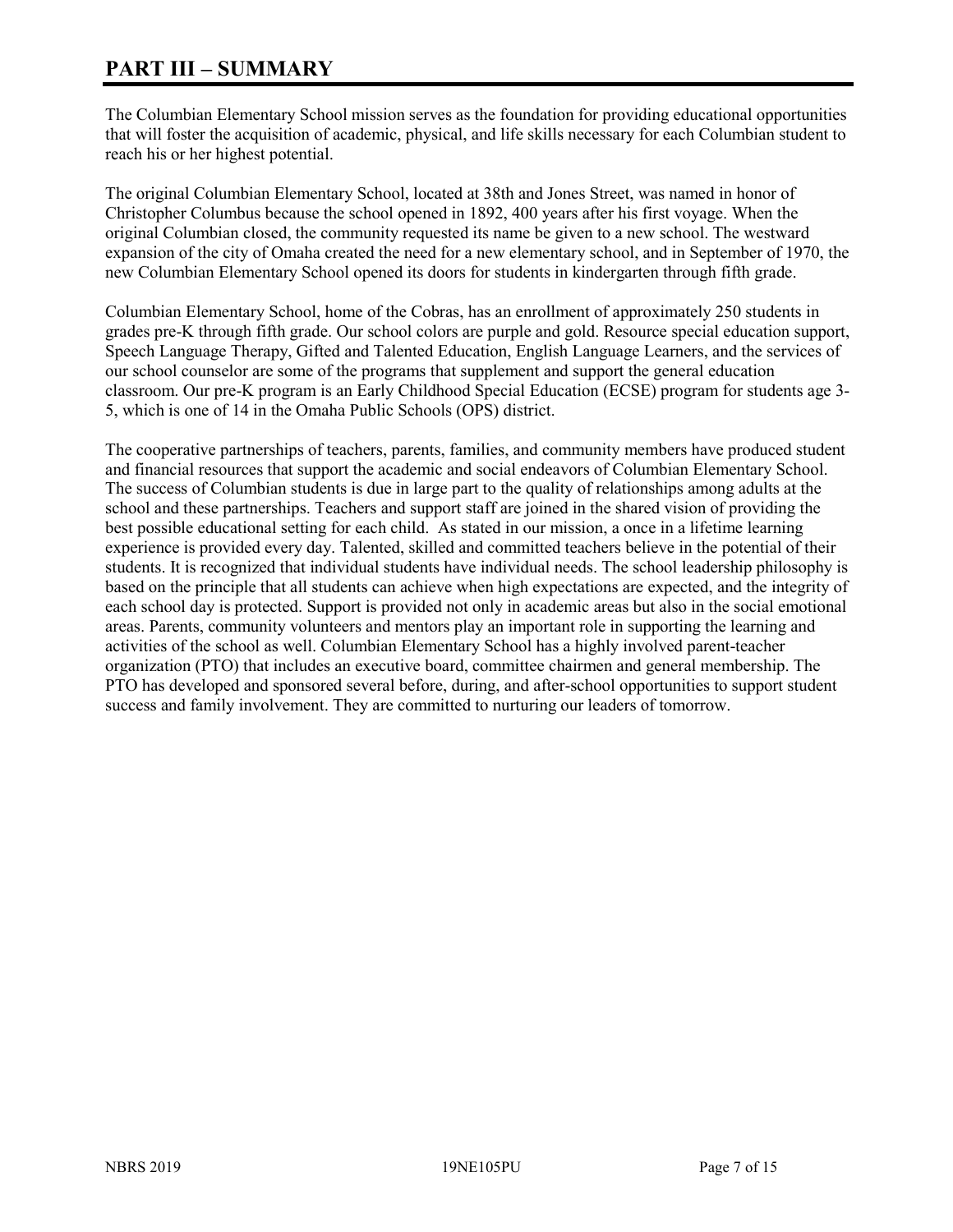# **1. Core Curriculum:**

## **1a. Reading/English language arts:**

Columbian prepares all students for success through high-quality, equitable English Language Arts (ELA) teaching and learning. Columbian is committed to cultivating responsible, self-motivated learners through direct instruction of strong literacy skills and strategies in reading, writing, speaking, and listening. The use of the gradual release in ELA ensures that all students have a concrete model of expected learning and allows teachers to check for understanding so they can adjust their instruction and reteach as needed. OPS believes in a balanced approach to literacy. All children receive phonics, whole and small group reading, and writing each day. Small group differentiated reading provides students time to process text at their instructional level with descriptive feedback provided by the classroom teacher. Time allotments allow for a minimum of 150 instructional ELA minutes each day which includes time for a reading intervention. Classroom teachers in grades K-3 deliver a daily targeted intervention to students not meeting mastery. In addition, students who have a special education IEP receive additional inclusive support each day. English Learners and Gifted also receive additional support inside and outside of the classroom. The Nebraska 2014 ELA College and Career Ready Standards are aligned to the core resources (Journeys K-2 and Storytown 3- 5). In addition to the writing that occurs during the reading block students receive 45-50 minutes of a structured Writer's Workshop. During this time teachers can meet the needs of all children by having individual writing conferences. At Columbian all teachers follow this framework and follow the OPS course guides to ensure all children receive an equitable experience.

Formative, summative, and district assessments are given in the area of ELA for all grade levels. Formative assessments include anecdotal notes, teacher observation, running records with a common comprehension scoring guide and rubric, and weekly comprehension tests. Summative theme/unit assessments are given for each theme/unit. All students in grades K-5 are given the district wide ELA MAP Growth assessment 3 times a year, fall, winter and spring. MAP Growth is an adaptive assessment experience that accurately measures each student's performance and growth. Timely reports deliver essential information that can be used to improve both teaching and learning. Students in grades 3-5 also take the state of Nebraska assessment, Nebraska Student-Centered Assessment System (NSCAS) in ELA. All assessment data is analyzed by the Columbian staff to inform and plan instruction and to communicate student progress to parents.

#### **1b. Mathematics:**

In the Omaha Public Schools and at Columbian Elementary, all teachers engage students with high quality math instruction. Students persevere and thrive in student centered classrooms where critical thinking and reasoning, collaboration, math discourse, conceptual understanding, procedural fluency, and authentic problem solving are expected. Students believe in themselves as mathematicians and will leave Columbian as empowered, mathematically literate citizens. Math lessons are delivered through the gradual release of instruction using best practices for mathematical instruction which include use of concrete, pictorial and abstract representations, opportunities for productive struggle, and math talk. Time allotments for math allow for 75-85 minutes of daily instruction. This time also allows classroom teachers to meet with small group(s) of students to reteach, differentiate, and/or accelerate learning opportunities. Special Education, English Language, and Gifted students receive additional support during math. The Nebraska 2015 Math College and Career Ready Standards are aligned to the core resource, GO Math!. The standards and curriculum present a progressive learning continuum which includes number sense, algebra, geometry, and data.

Formative, summative, and district assessments are given in the area of math for all grade levels. Formative assessments include anecdotal notes, teacher observation, checks for understanding and mid-chapter checkpoints. Common summative assessments are administered for each chapter to all students throughout the Omaha Public School district. All students in grades K-5 are given the district wide math MAP Growth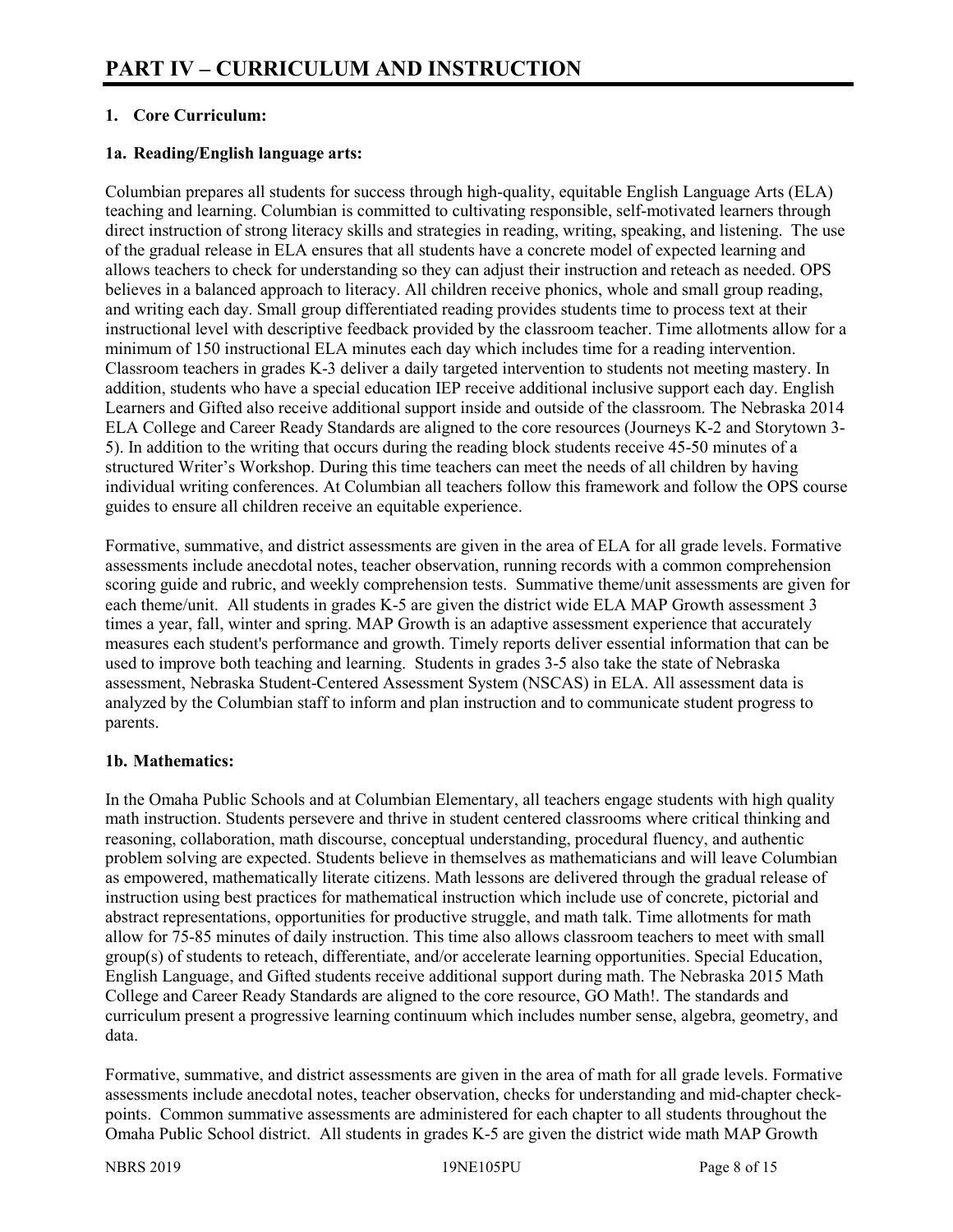assessment 3 times a year, fall, winter and spring. MAP Growth is an adaptive assessment experience that accurately measures each student's performance and growth. Timely reports deliver essential information that can be used to improve both teaching and learning. Students in grades 3-5 also take the state of Nebraska assessment, Nebraska Student-Centered Assessment System (NSCAS) in math. All assessment data is analyzed by the Columbian staff to inform and plan instruction and to communicate student progress to parents.

## **1c. Science:**

In the Omaha Public Schools and Columbian, we believe scientific inquiry is an approach to learning that involves a process of exploring the natural or material world, that leads to asking questions and making discoveries in the search for new understandings. The inquiry process is driven by one's own curiosity, wonder, interest, or passion to understand an observation or solve a problem. During Science instruction we use the philosophy that students should be engaged with hands on science. Science and engineering practices are assessed together, to show students not only "know" science concepts; but also, can investigate the natural world. Science lessons are taught using inquiry and the gradual release of instruction and embed cross-curricular literacy and mathematical concepts. Teachers and students are working on lessons that are three dimensional. Time allotments allow for  $30 - 45$  minutes of science instruction following the district curriculum guides. Our new standards are based on A Framework for K-12 Science Education. The framework is designed to help realize a vision for education in the sciences and engineering in which students, over multiple years of school, actively engage in Science and Engineering Practices and apply Crosscutting Concepts to deepen their understanding of the Disciplinary Core Ideas in these fields.

Formative, summative, and district assessments are given in the area of science for all grade levels. Teachers are responsible for completing 1 common summative for every 3-5 formative assessment. Formative assessments include anecdotal notes, teacher observation, checks for understanding, uConnect Labs, u Investigate Labs, Quest Connections and lesson quick check-ins. Each grade level gives 3 required summative assessments in the area of science per quarter. All students in grades 3-5 are given the district wide science MAP Growth assessment 3 times a year, fall, winter and spring. MAP Growth is an adaptive assessment experience that accurately measures each student's performance and growth. Timely reports deliver essential information that can be used to improve both teaching and learning. Students in grade 5 also take the state of Nebraska assessment, Nebraska Student-Centered Assessment System (NSCAS) in math. All assessment data is analyzed by the Columbian staff to inform and plan instruction and to communicate student progress to parents.

#### **1d. Social studies/history/civic learning and engagement**

Columbian students experience an ever-widening spiral in the social studies curriculum. The focus starts on self and family, and progresses to the neighborhood, the community (Omaha), the state (Nebraska), and country (United States). Specifically, the focuses at each grade level K-5 are as follows: kindergarten, Me/Myself, first grade, My family/Families, second grade, Neighborhoods, third grade Community/specific study of Omaha History, fourth grade, States/Regions/Nebraska History, and fifth grade, US History/Building our Nation. Through this progression, students begin to see their place as productive citizens of the United States, demonstrate knowledge and skills needed for life-long learning, and informed decision making. As with the other core curricular areas, social studies also uses the gradual release of instruction to ensure that all students have a concrete model of expected learning and allows teachers to check for understanding so they can adjust their instruction and reteach as needed.

Formative, summative, and district assessments are given in the area of social studies for all grade levels. Formative assessments include anecdotal notes, teacher observation, checks for understanding and midchapter check-points. Summative assessments are administered for each chapter to all students throughout the Omaha Public School district. In addition to the chapter assessments, students in all grades do social studies and Big 6 inquiry projects in collaboration with Library and Technology.

#### **1e. For secondary schools:**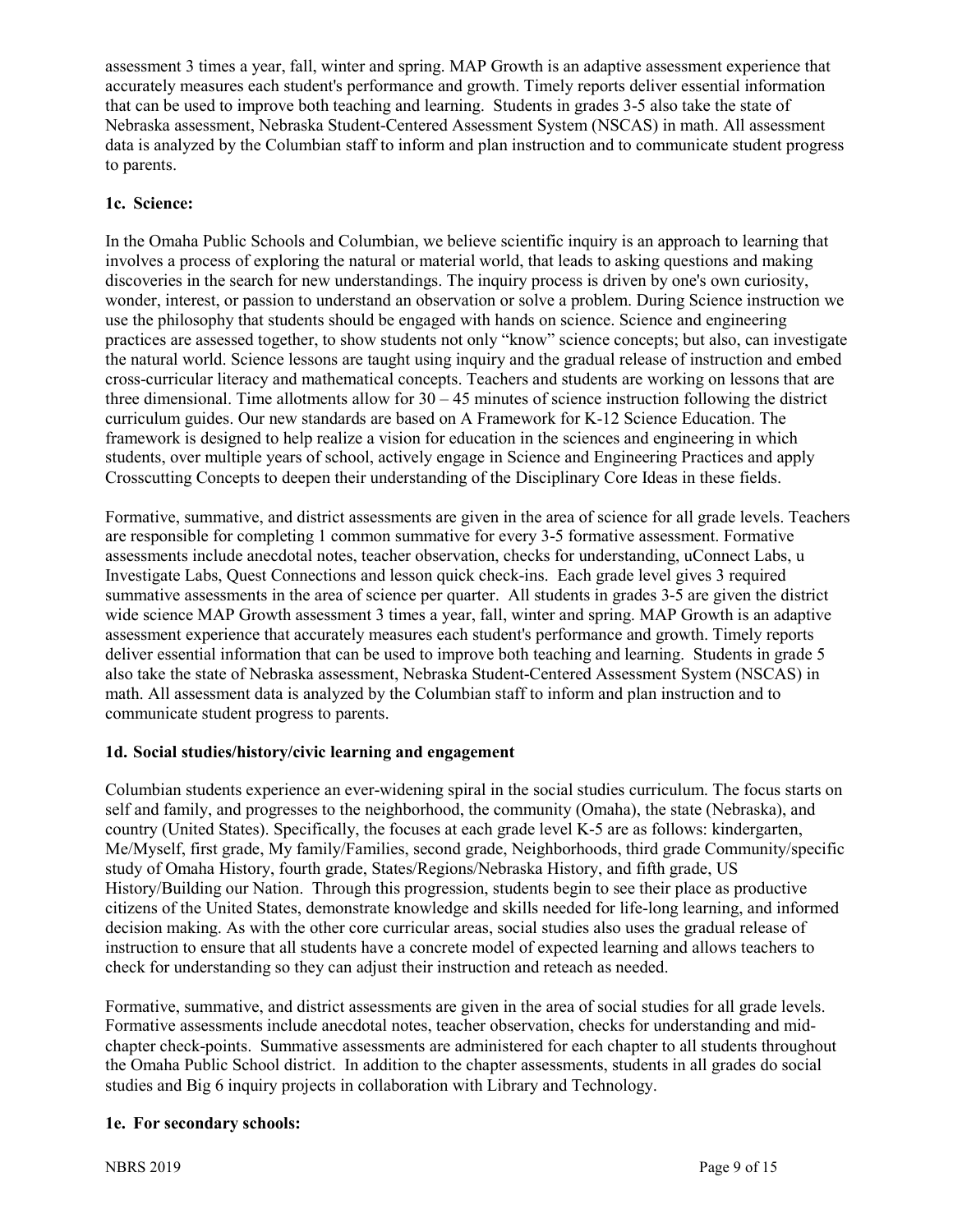#### **1f. For schools that offer preschool for three- and four-year old students:**

Columbian has a morning and afternoon Early Childhood Special Education classroom that currently serves up to 18 preschool age students in each class with developmental delays. This classroom is a unique program designed to meet the needs of children developing slower than their same-age peers. The goal of this program is to provide language-rich social opportunities for children to help prepare them for kindergarten and have positive experiences in school as they grow. The district currently has 14 classrooms like this one, that serve 360 students.

# **2. Other Curriculum Areas:**

All Columbian students have daily opportunities to participate in other curriculum areas including Art, Physical Education, Music, Library and, Technology. Students have each other curriculum area once a week for 50 minutes. Art education is based on carefully planned and sequenced learning goals that follow the Art content standards. At Columbian, during physical education, we provide students with developmentally appropriate learning opportunities with meaningful content and instruction. All students are provided opportunities to develop health-related fitness, physical competence, cognitive understanding, and positive attitudes about physical activity that promote a healthy and physically active lifestyle. Students in fourth and fifth grade receive instruction in Human Growth and Development as well.

Music education is structured to help students achieve aesthetic sensitivity and response through heightened awareness and understanding of the musical experience. Columbian students develop musical skills and techniques which enable them to be lifelong participants and consumers of music. Our Library curriculum includes instruction in library skills, Common Sense Media and inquiry using the Big 6 +Inquiry framework along with technology integration supporting multiple literacies. The sequence includes collaborative inquiry projects tied directly to the English Language Arts and Social Studies curriculum. The curriculum is intended to prepare learners to engage with relevant information in all formats: to inquire, think critically and gain knowledge, pursue personal reading and information interests, draw conclusions and make informed decision, and share knowledge and participate ethically and productively.

# **3. Special Populations:**

Differentiated instruction is a key component of the success at Columbian Elementary School. Differentiation takes place in every classroom for all learners. The following key principles are in place and form the foundation of differentiating instruction: ongoing formative assessment, recognition of diverse learners, problem solving, choice, and collaboration. At Columbian, we meet the needs of below grade level readers in all grade levels, students with disabilities, and English language learners with a commitment to using Leveled Literacy Intervention (LLI) with fidelity. This intervention is a powerful, short-term intervention, that provides daily, intensive, small group instruction, which supplements the classroom balanced literacy approach. LLI turns struggling readers into successful readers with engaging leveled books and fast-paced, systematically designed lessons that focus on phonics, fluency, comprehension, vocabulary, and writing skills. This intervention is done every day, three students to a group for 30 minutes. Teachers collaborate and have a universal intervention time to share students and meet the needs of students at the same reading level across grade levels. A key component of LLI is the leveled take home book for parents to read with their child. Columbian parents embrace this practice and see the growth at home as well. Noncertified staff share in supporting students with additional reading of these take home books at school to ensure students are provided extra practice to read, discuss, and revisit the text. Teachers consistently observe and note reading behaviors to plan for future instruction and collaborate with each other. Columbian has had great success with moving students to grade level proficiency and above with this daily intervention.

Differentiation is also provided for students who are above grade level and students in the Gifted and Talented Education (GATE) program. Identified students in grades 3-5 receive differentiated above grade level instruction from our GATE teacher weekly in all content areas. Teacher input, along with data provided by the OPS Research Division regarding the student 2nd grade InView assessment scores and MAP Growth assessment, determine GATE identification. Columbian 4th and 5th grade GATE students had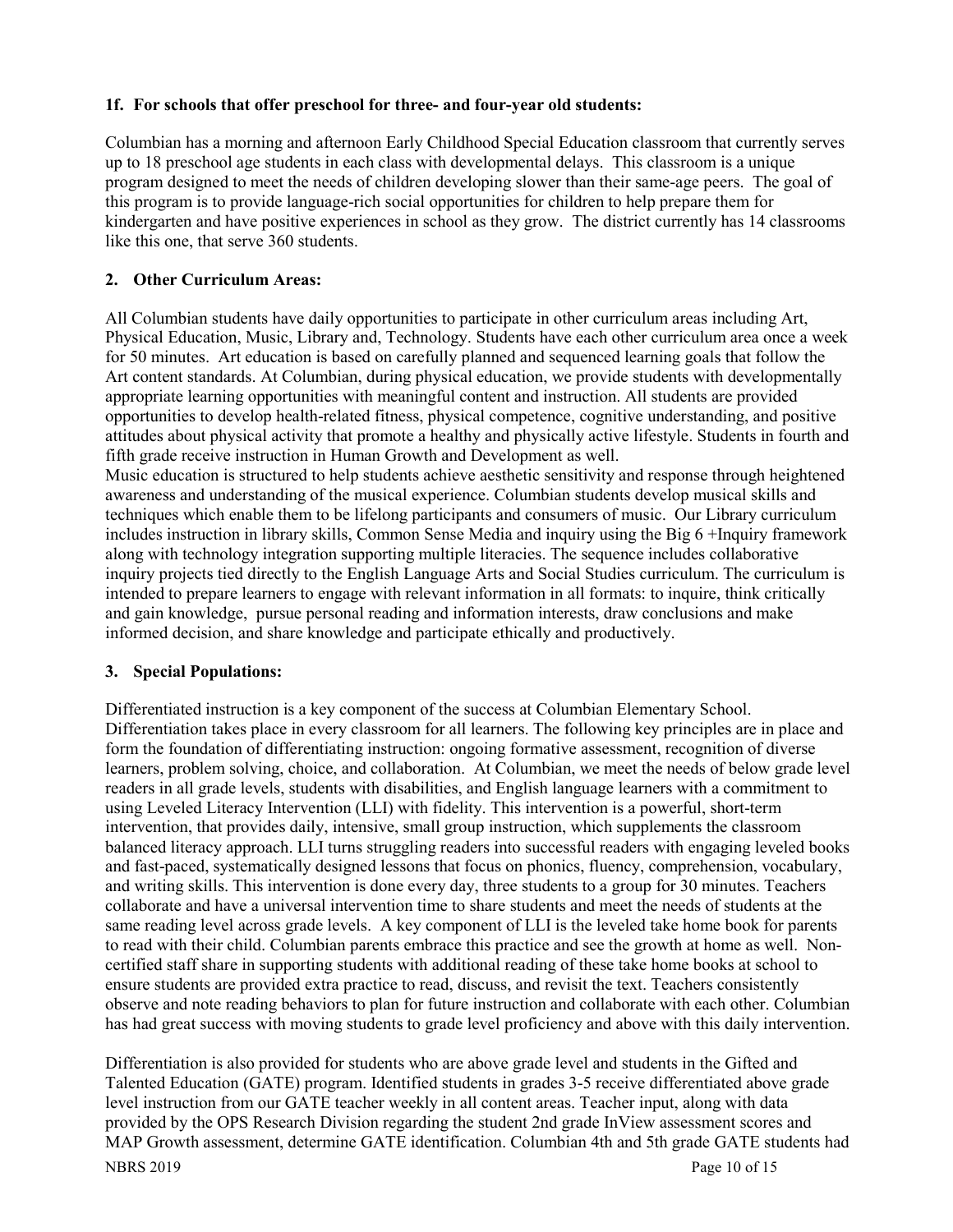the opportunity to participate in an interactive math opportunity called BOING last year. BOING has continued for our current 4th graders this school year. BOING is a blended learning option that provides enrichment using engaging themes in an online format using OneNote Classroom Notebook, Khan Academy, Prodigy, SeeSaw, and Office 365. On top of weekly GATE instruction, other district GATE teachers provide quarterly Columbian visits, weekly online instruction, and one field trip per semester for our students. Goals for students include providing highly engaging opportunities that will support grade level math standards as well as real world learning experiences that align with 21st century skills. For example, the first quarter focus was to develop students' geometry knowledge via the multi-disciplinary theme of bridge building. To allow students to master the BOING objectives, the teachers have aligned individualized instruction and practice to courses in Khan Academy. Students can complete these online activities at home and/or at school. Students and their families receive feedback and grades through progress reports.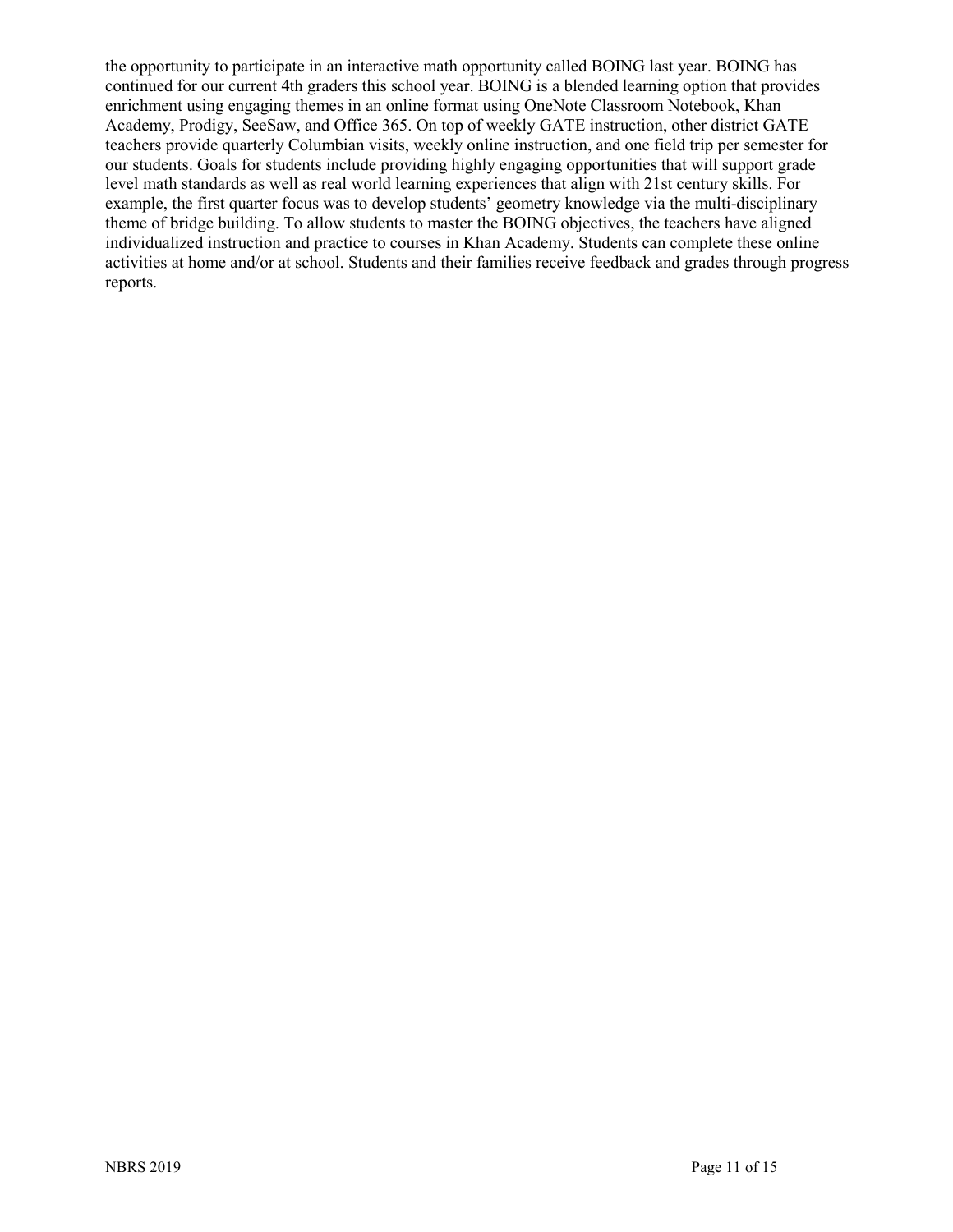### **1. School Climate/Culture:**

The school culture at Columbian Elementary School is so positive that you can feel it as soon as you enter the building. It is evident in the staff and students, every classroom you visit, on the walls, and in the air. Every hallway smile and "hello" that staff and students receive sinks in and builds up our self-efficacy and sense of belonging. Columbian staff, students, parents, and family members feel safe, valued, cared for, engaged, and respected because of our intentionally inviting environment. This allows for learning to increase and staff satisfaction and retention to be enhanced. We cultivate our school climate and culture daily by living our mission and making it visible, embracing social-emotional learning for teachers and students, fostering resilience, communicating well and often, recognizing the awesomeness in our staff and students. We recognize that every positive word and action matters. The Columbian mission is revisited and reflected upon often to ensure the school and its members are genuinely living the mission. This is done through our morning announcements, school pledge, newsletters, email signatures, website, and social media. The principal also has a daily announcement for staff to communicate clearly, openly and with transparency to create a collaborative, powerful and strong culture to move teaching and learning forward. Both forms of announcements foster resilience with a can-do attitude and growth mindset.

Positive behavior interventions and supports are in place at Columbian to encourage good behavior with a focus on prevention rather than punishment through our Multi-Tiered Systems of Support of Behavior (MTSS-B) approach. This improves our school culture and the behavioral climate of classrooms, which ultimately leads to enhanced academic performance. Our MTSS-B/School Culture committee has daily, weekly and monthly positive behavior and academic success incentives for students which include: Cobra Cash, Cobra Coins, Cobras to Count On and 4B (positive principal calls) that are celebrated and communicated through parent phone calls, the newsletter, pictures throughout the building and through our website and social media. Universal behavior matrixes and lesson plans on expected behavior and routines and procedures have been created for all staff to teach and implement in all areas of the building. Not only do we highlight students to recognize their awesomeness, but we highlight staff weekly through our 30 Ways to Say Yay incentive and through the principal's daily announcements.

#### **2. Engaging Families and Community:**

Family and community engagement is a two-way street here at Columbian. The staff, families, and community actively work together to create a network of shared responsibility for student success. The staff engage families through multiple modes of communication. Even before the first day of school, parents receive information about school performance, curriculum expectations, and standards at Back to School/Curriculum Night. Mid-term reports and report cards are sent home a total of eight times during the school year. Parents receive information about their child's performance at report card conferences twice a year and, if necessary, at additional scheduled meetings. Individual student growth goals for every child are also shared and discussed at parent teacher conferences. These goals are developed from student assessment data. For students who are experiencing difficulty with grade level standards or expectations, additional meetings are held to keep parents current on their child's progress. Weekly Friday folders are sent home with samples of student work, important announcements and school news. A small percentage of students benefit from daily reporting to parents through a school to home notebook or behavior modification plan.

Columbian Elementary parent-teacher organization (PTO) funds and engages families and the community through many school activities and programs. The PTO executive board and general members meet regularly throughout the school year in the evening. Evening family events provide a time for parents and teachers to enjoy learning with their children. Yearly events include support with Back to School/Curriculum Night, Open House, Science Technology Engineering Arts and Mathematics Fair, Pancake Man, School Carnival and Book Fair. The PTO also supports programs during the school day such as providing funding for school field trip transportation and fees, Fun and Fitness Day, Fun Run, Career Day, holiday classroom parties, safety patrol incentives and parties, kindergarten gingerbread houses and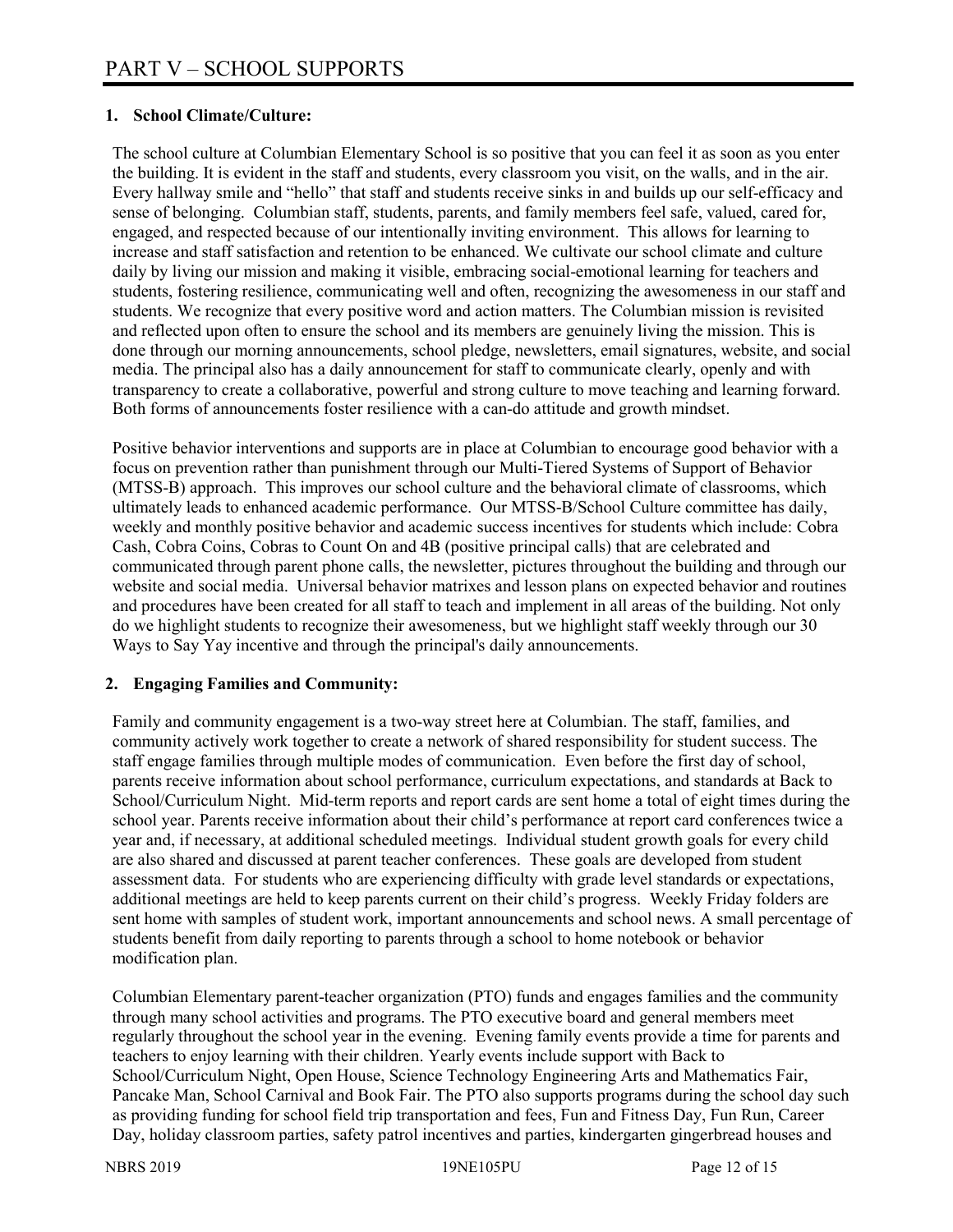5th grade Dancing Classrooms through Arts in Motion. The funding provided by our Columbian PTO provides our students with opportunities outside of district funded programming. In fact, one-third of our 5th graders chose to extend their Dancing Classroom experience by attending continued instruction on Saturdays provided by Arts in Motion, the organization providing Dancing Classrooms in public schools. These opportunities through our family and community partnerships enrich our OPS guaranteed and viable curriculum beyond the classroom setting.

## **3. Professional Development:**

Collective teacher efficacy refers to a staff's shared belief that through their collective action, they can positively influence student outcomes, including those who are disengaged and/or disadvantaged. When efficacy is high, teachers show greater persistence and are more likely to try new teaching approaches. Professional development at Columbian puts collective teacher efficacy as the foundation and provides staff with active learning opportunities, feedback, and support built right in to implement and sustain new initiatives, best practices and instructional strategies with teams working together. Professional development is determined from analyzing student data, feedback from the staff and current district initiatives and instructional best practices. The school improvement plan is developed with input from teachers who help create the goals and action steps, which then guide our professional development. The goals are then communicated to all stakeholders at Columbian. Each school improvement goal is led by a staff committee chairman and committee with both certified and non-certified team members. We have a school improvement Literacy Team, Math/Science/Technology Team, MTSS-B/School Culture Team and Wellness Team. Our professional development is delivered through staff meetings, grade level meetings, coaching, principal evaluations and conferencing, peer observations, and instructional rounds. Grade level meetings by content area occur monthly. Grade level teams and the principal focus on a specific content area and cover the following agenda items: A+ curriculum guides, learning goals, pacing, lesson plans, student work and assessments, MAP data, and learning continuum reports. Instructional rounds have also been another successful approach to professional development. Teams of staff go into classrooms to observe and learn from their peers. The rounds are followed by the team coming together to have instructional conversations directly on the teaching, learning, and student work. Professional development is also delivered through district curriculum days, workshops and trainings. Columbian has dedicated themselves to full implementation of school improvement goals before moving on to new goals. Professional development in the last few years has included the guaranteed and viable curriculum, Visible Learning, guided reading, Leveled Literacy Intervention, writing instruction, clear learning goals, MTSS-B, math (growth mindset, productive struggle, math discourse, concrete-pictorial-abstract model and math talk) and scientific inquiry.

#### **4. School Leadership:**

The Columbian Elementary School principal has a visible leadership style and instructional philosophy that guides all decision making to ensure student success. She sets the following instructional beliefs as the foundation for teaching and learning at Columbian. She believes her number one job is being an instructional leader with student success as her priority. She also believes that a principal's job is to support teachers in the classroom because a teacher's job is to support students. A growth mindset is a part of the Columbian culture and the principal lives and breathes this daily with her positivity and high energy. Standard based instruction is an expectation using our guaranteed and viable curriculum with focus on proven instructional strategies. This is the foundation for high quality, engaging instruction, which is critical in raising achievement. High expectations, kindness, and rigorous learning goals are also an expectation of the principal. She communicates that routines and procedures are foundational for success. The principal protects bell to bell instruction with every day being a fresh start for students. She knows that the relationships we create are critical to our success. It's all about building true and authentic relationships at Columbian. The principal does embrace the "work hard, play hard" philosophy that promotes a healthy balance of work and home and putting staff member's own families first. Her open-door policy puts communication and respect at the forefront for staff, students and families. She is a problem solver in her office, the lunchroom, and classroom. You will often find the principal having goal meetings with students and problem solving in all areas of the building. She is a true role model and leads by example by being highly visible every day.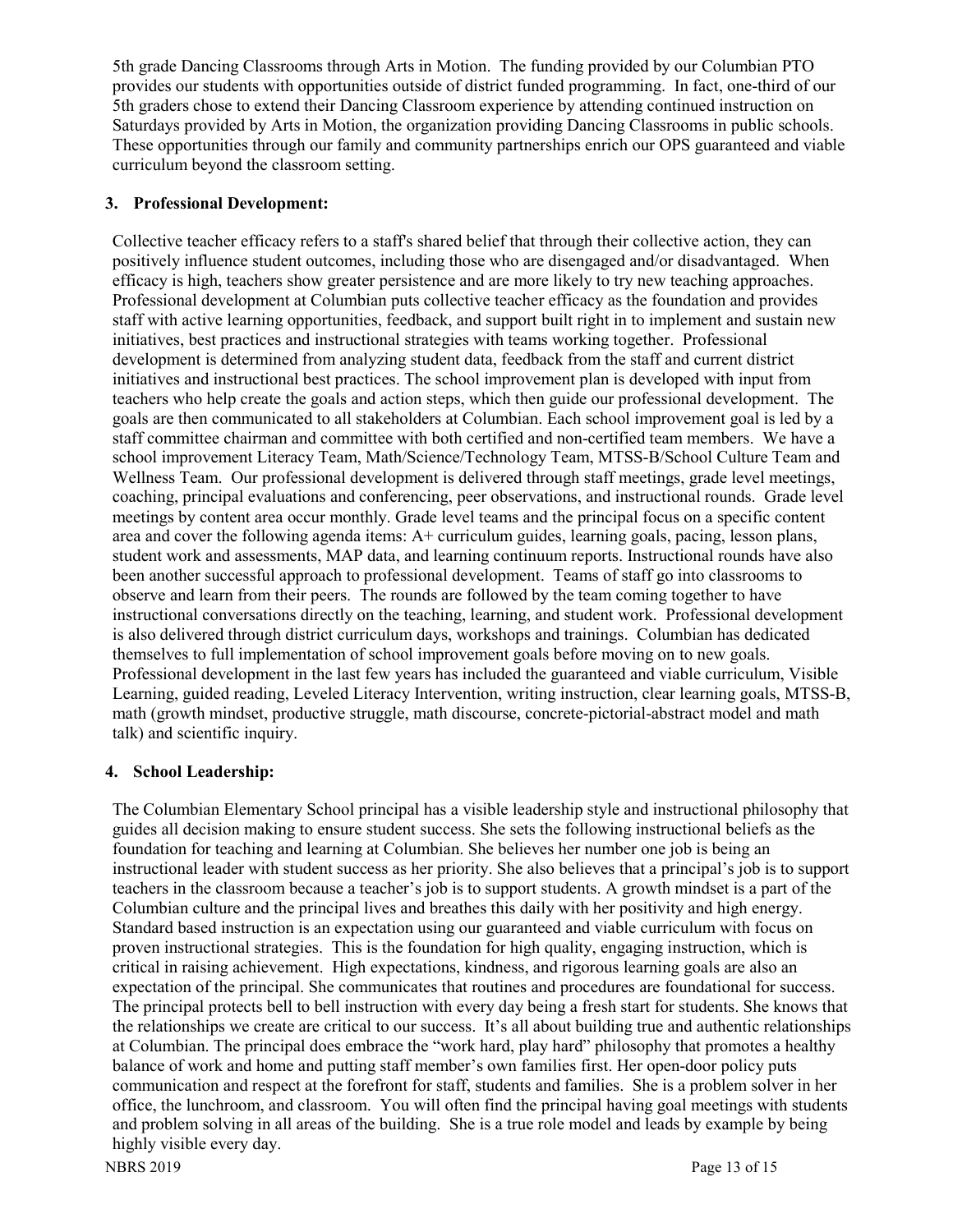The principal's instructional beliefs are demonstrated and unified by our well-functioning Instructional Leadership Team (ILT). The ILT is comprised of our school improvement plan committee chairmen. This team meets regularly throughout the year to ensure the mission and instructional beliefs are visible, alive and well. All staff are always welcome to attend the ILT meetings. The principal realizes she cannot lead Columbian to make breakthrough achievement gains on her own; the support of an aligned instructional leadership team is crucial. All staff are responsible for implementing school-wide initiatives for instruction, and they also model instructional beliefs set by the principal. So, it's imperative that the members of the leadership team share the principal's vision and mission for the school to create a once in a lifetime learning experience every day.